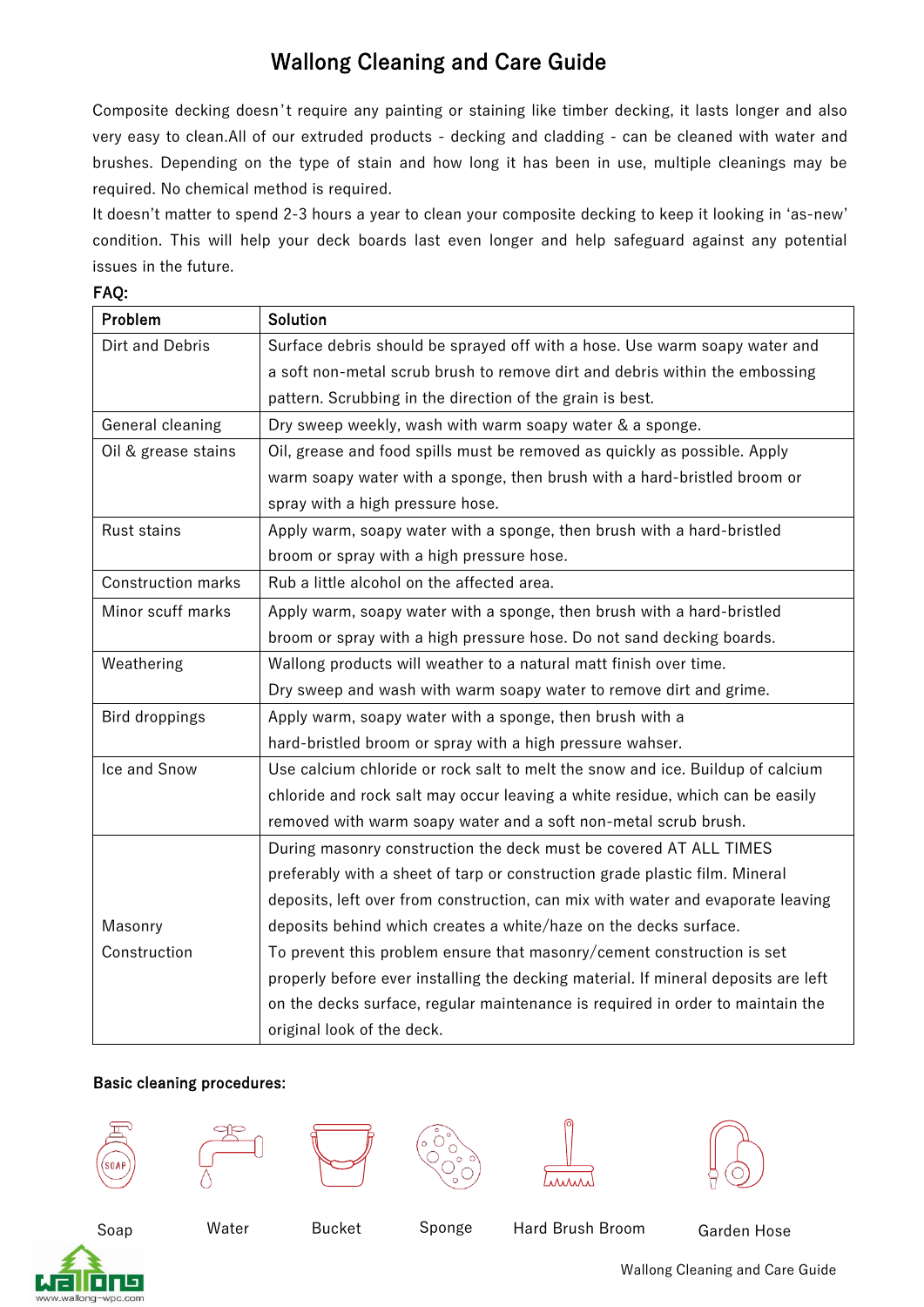### Step 1:

Clean up the Patio,remove the debris and spills.

Set the hose nozzle to the "spray" setting so there's some power behind the spray. This helps remove debris.



#### Step 2:

Mix a soap and water solution for caked-on debris.

First fill a bucket with warm water. Then mix in ammonia-free dish soap. Stir or shake the mixture so suds form.





Wallong Cleaning and Care Guide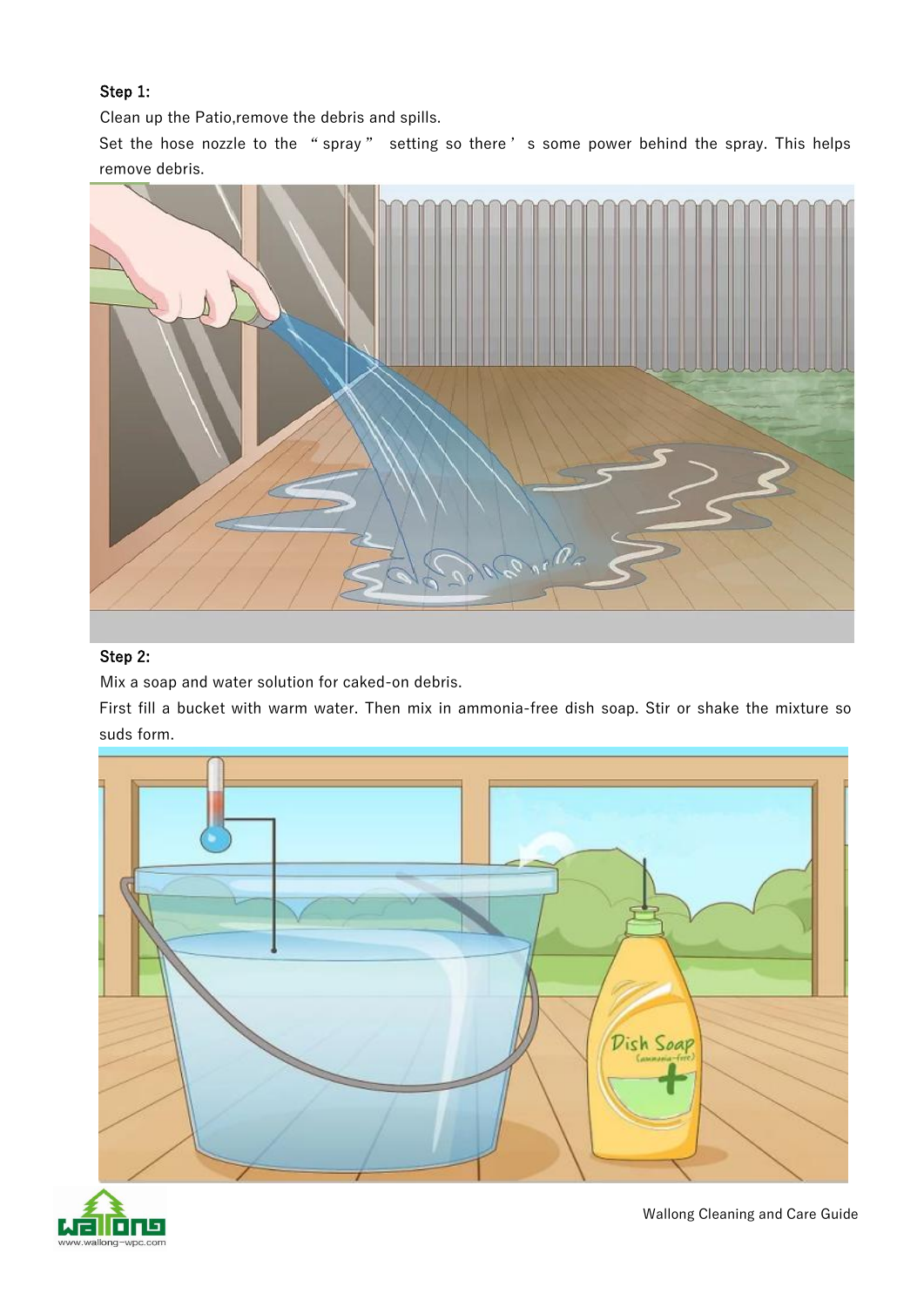### Step 3:

Sweep the liquid over your deck using the soft-bristle brush or soft-bristled broom, making sure to remove all dirt and residue from the gaps between the decking boards. Sweeping in the direction of the grain is best.



## Step 4:

If residue and/or dirt are still evident on your deck, a high pressure hose is very effective in removing stubborn and unavoidable organic waste.